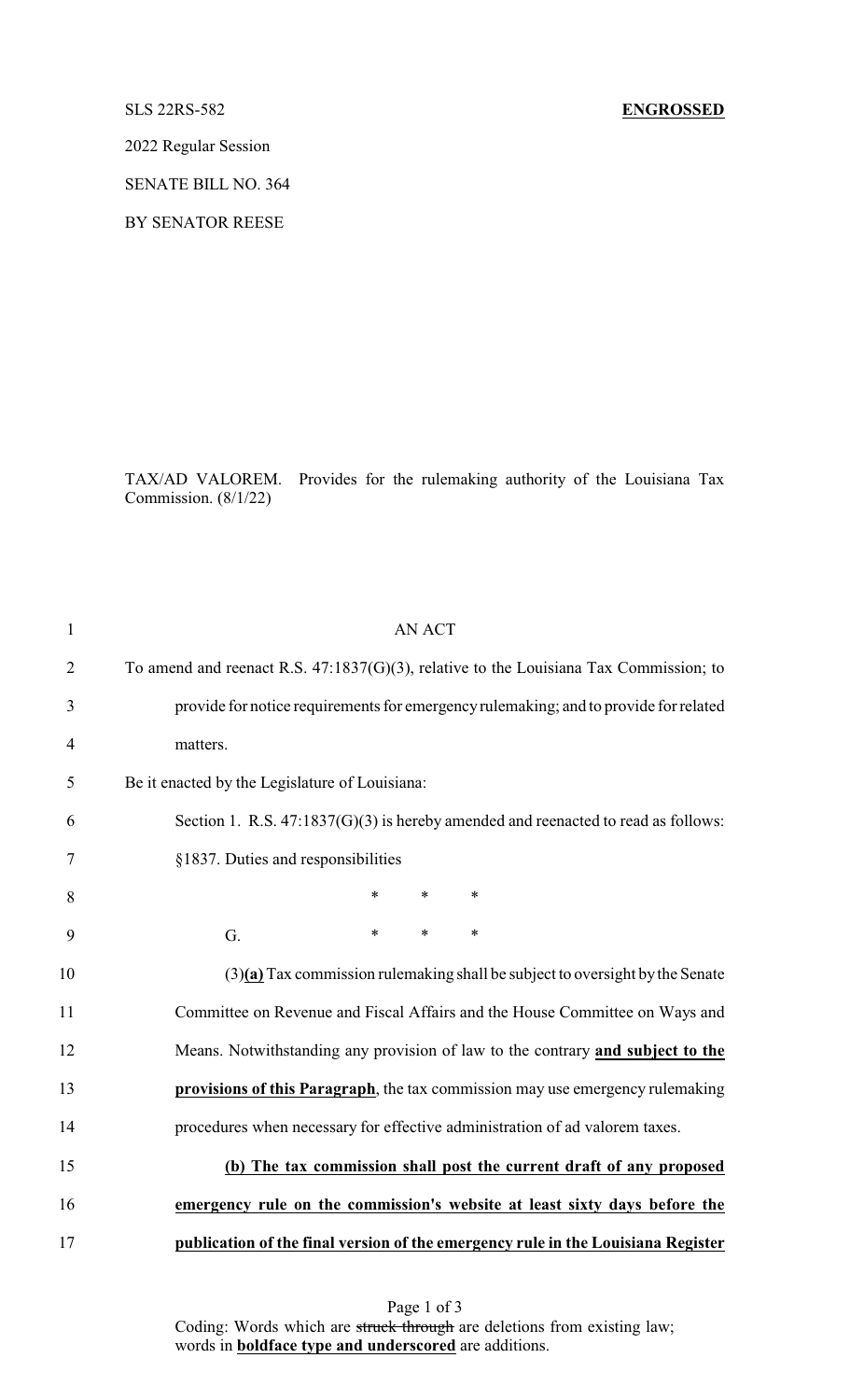|                | and shall provide for the submission of comments. All comments received         |
|----------------|---------------------------------------------------------------------------------|
| $\overline{2}$ | within thirty days of the posting of the draft emergency rule shall be reviewed |
| 3              | and considered by the commission. The commission may revise the draft before    |
| 4              | the final version of the emergency rule is submitted to the Office of the State |
| 5              | Register. The provisions of this Subparagraph shall not apply to statewide      |
| 6              | advisories issued by the commission.                                            |
|                |                                                                                 |

The original instrument and the following digest, which constitutes no part of the legislative instrument, were prepared by Curry Lann.

|                  | <b>DIGEST</b>        |       |
|------------------|----------------------|-------|
| SB 364 Engrossed | 2022 Regular Session | Reese |

Present law (R.S. 47:1837) provides for the duties of the Louisiana Tax Commission and authorizes the tax commission to amend and revise rules and regulations containing minimum standards of assessment and appraisal performance in accordance with the Administrative Procedure Act.

Proposed law retains present law.

Present law requires oversight of tax commission rulemaking by the Senate Committee on Revenue and Fiscal Affairs and the House Committee on Ways and Means and authorizes the tax commission to use emergency rulemaking procedures when necessary.

Proposed law retains present law but requires the tax commission to comply with additional notice requirements set forth in proposed law.

Proposed law requires the tax commission to post the current draft of any proposed emergency rule on the commission's website at least 60 days before the publication of the final version of the emergency rule in the Louisiana Register and to provide for the submission of comments.

Proposed law requires all comments received within 30 days of the posting of the draft emergency rule to be reviewed and considered by the commission.

Proposed law authorizes the commission to revise the draft before the final version of the emergency rule is submitted to the Office of the State Register.

Proposed law excludes statewide advisories issued by the commission from the provisions of proposed law.

Effective August 1, 2022.

(Amends R.S. 47:1837(G)(3))

Summary of Amendments Adopted by Senate

## Committee Amendments Proposed by Senate Committee on Revenue and Fiscal Affairs to the original bill

1. Removes provision requiring the tax commission to post a notice of proposed rulemaking advising all interested persons of the process to submit data,

## Page 2 of 3

Coding: Words which are struck through are deletions from existing law; words in **boldface type and underscored** are additions.